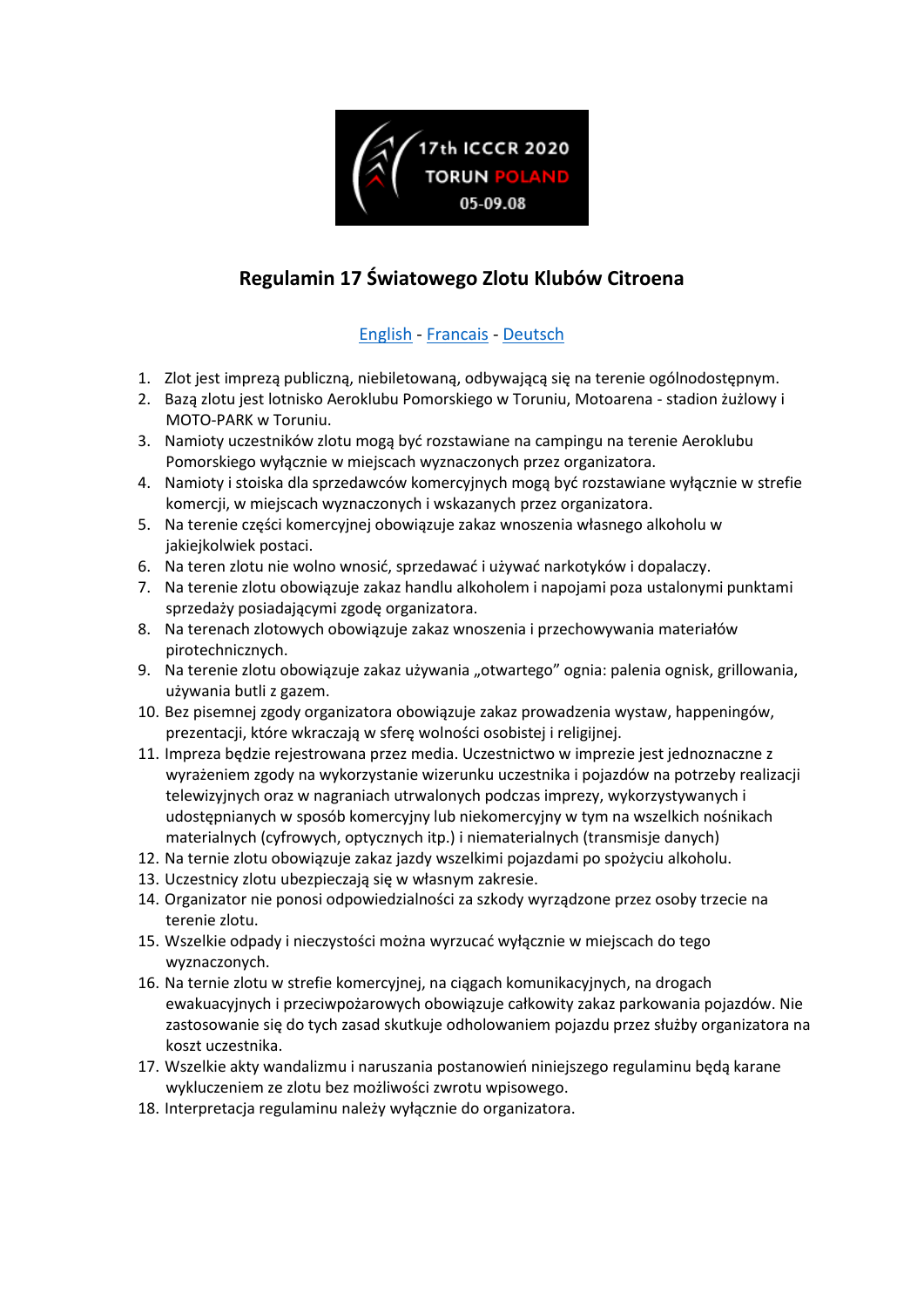## **Regulations of the 17th Citroen World Clubs Meeting**

- <span id="page-1-0"></span>1. The Rally is a public, non-ticket event taking place in public area.
- 2. The base of the rally is the airport of the Pomeranian Aero Club in Toruń, Motoarena a speedway stadium and MOTO-PARK in Toruń.
- 3. The tents of the participants of the rally can be set up at the camping in the Pomeranian Aero Club only in places designated by the organizer.
- 4. Tents and stands for commercial sellers may be set up only in the commercial zone, in places designated and indicated by the organizer.
- 5. In the commercial part it is forbidden to bring your own alcohol in any form.
- 6. It is forbidden to bring, sell and use drugs and legal highs to the rally.
- 7. At the rally, it is forbidden to trade alcohol and drinks outside agreed points of sale with the organizer's consent.
- 8. It is forbidden to bring and store pyrotechnic materials in the rally area.
- 9. It is forbidden to use "open" fire at the rally: burning bonfires, grilling, use of gas cylinders.
- 10. It is forbidden to conduct exhibitions, happenings, presentations that enter the sphere of personal and religious freedom without the organizer's written consent.
- 11. The event will be recorded by the media. Participation in the event is tantamount to agreeing to the use of the participant's image and vehicles for the needs of television and in recordings recorded during the event, used and made available in a commercial or noncommercial way, including on any material (digital, optical, etc.) and intangible (broadcasts) data)
- 12. It is forbidden to drive any vehicles after drinking alcohol at the rally.
- 13. Participants of the rally insure themselves.
- 14. The organizer is not responsible for damages caused by third parties at the rally.
- 15. Any waste and impurities can be thrown only in designated areas.
- 16. It is strictly forbidden to park vehicles on the rally area in the commercial area, on traffic routes, on escape and fire routes. Failure to comply with these rules results in the vehicle being towed away by the organizer's services at the participant's expense.
- 17. All acts of vandalism and violation of the provisions of these Regulations will be punished by exclusion from the rally without the possibility of a refund of the entry fee.
- 18. The interpretation of the regulations belongs solely to the organizer.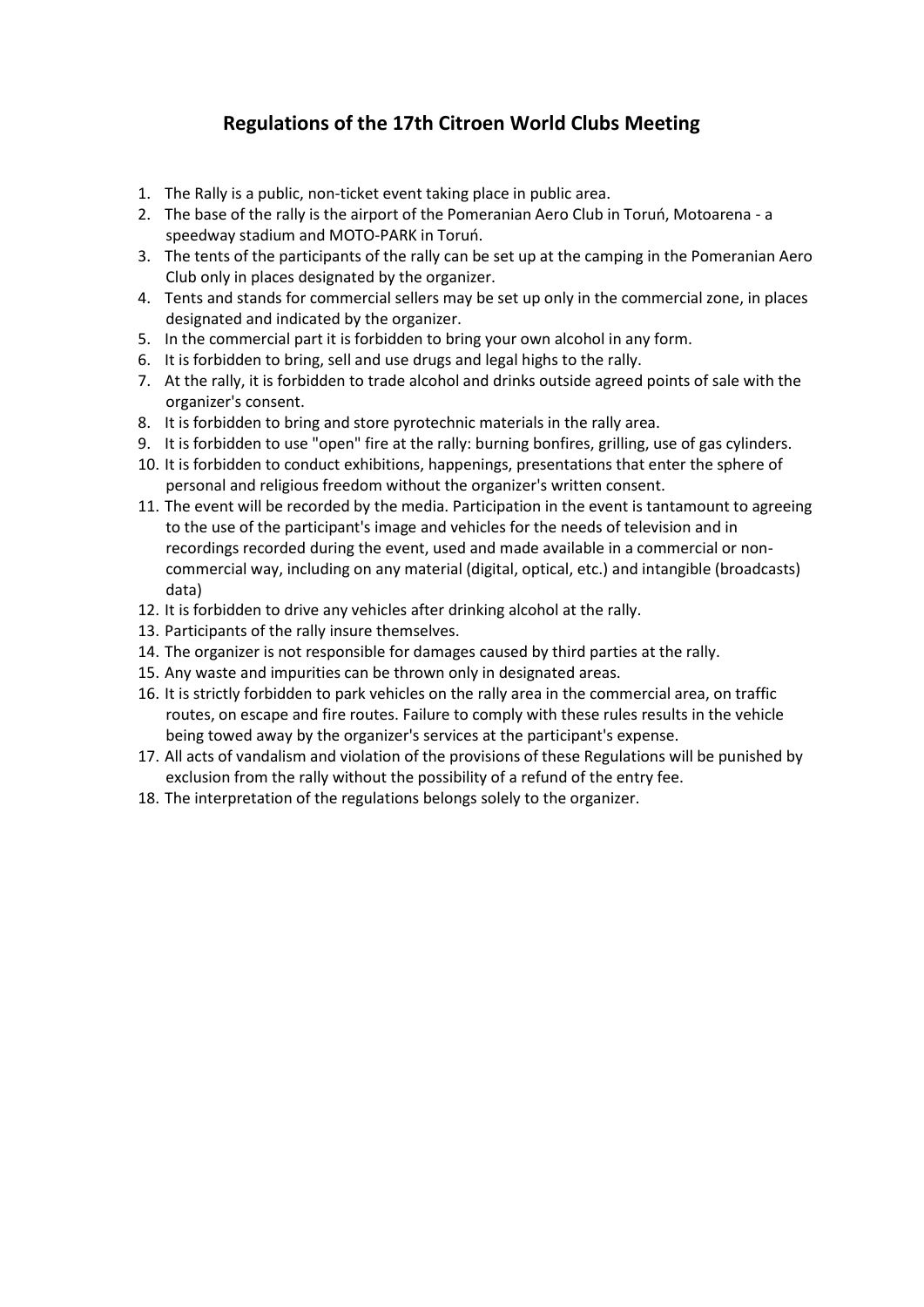## **Règlement de la 17e réunion des clubs mondiaux Citroën**

- <span id="page-2-0"></span>1. Le Rallye est un événement public sans billet qui se déroule dans un espace public.
- 2. La base du rallye est l'aéroport du Pomeranian Aero Club à Toruń, Motoarena un stade de speedway et MOTO-PARK à Toruń.
- 3. Les tentes des participants au rallye peuvent être installées au camping du Pomeranian Aero Club uniquement aux endroits désignés par l'organisateur.
- 4. Les tentes et stands pour les vendeurs commerciaux ne peuvent être installés que dans la zone commerciale, aux endroits désignés et indiqués par l'organisateur.
- 5. Dans la partie commerciale, il est interdit d'apporter son propre alcool sous quelque forme que ce soit.
- 6. Il est interdit d'apporter, de vendre et d'utiliser des drogues et des drogues légales au rallye.
- 7. Lors du rallye, il est interdit d'échanger de l'alcool et des boissons en dehors des points de vente agréés avec l'accord de l'organisateur.
- 8. Il est interdit d'apporter et de stocker des matériaux pyrotechniques dans la zone de rallye.
- 9. Il est interdit d'utiliser le feu "ouvert" sur le rallye: feux de joie, grillades, utilisation de bouteilles de gaz.
- 10. Il est interdit de réaliser des expositions, des événements, des présentations qui entrent dans le domaine de la liberté personnelle et religieuse sans le consentement écrit de l'organisateur.
- 11. L'événement sera enregistré par les médias. La participation à l'événement équivaut à accepter l'utilisation de l'image et des véhicules du participant pour les besoins de la télévision et dans les enregistrements enregistrés pendant l'événement, utilisés et mis à disposition de manière commerciale ou non commerciale, y compris sur tout matériel (numérique, optiques, etc.) et intangibles (émissions))
- 12. Il est interdit de conduire des véhicules après avoir bu de l'alcool lors du rallye.
- 13. Les participants au rallye s'assurent.
- 14. L'organisateur n'est pas responsable des dommages causés par des tiers lors du rallye.
- 15. Tous les déchets et impuretés ne peuvent être jetés que dans des zones désignées.
- 16. Il est strictement interdit de stationner des véhicules sur la zone de rallye de la zone commerciale, sur les voies de circulation, sur les voies d'évacuation et de pompiers. Le nonrespect de ces règles entraîne le remorquage du véhicule par les services de l'organisateur aux frais du participant.
- 17. Tout acte de vandalisme et violation des dispositions du présent règlement sera sanctionné par l'exclusion du rallye sans possibilité de remboursement des frais d'inscription.
- 18. L'interprétation du règlement appartient exclusivement à l'organisateur.